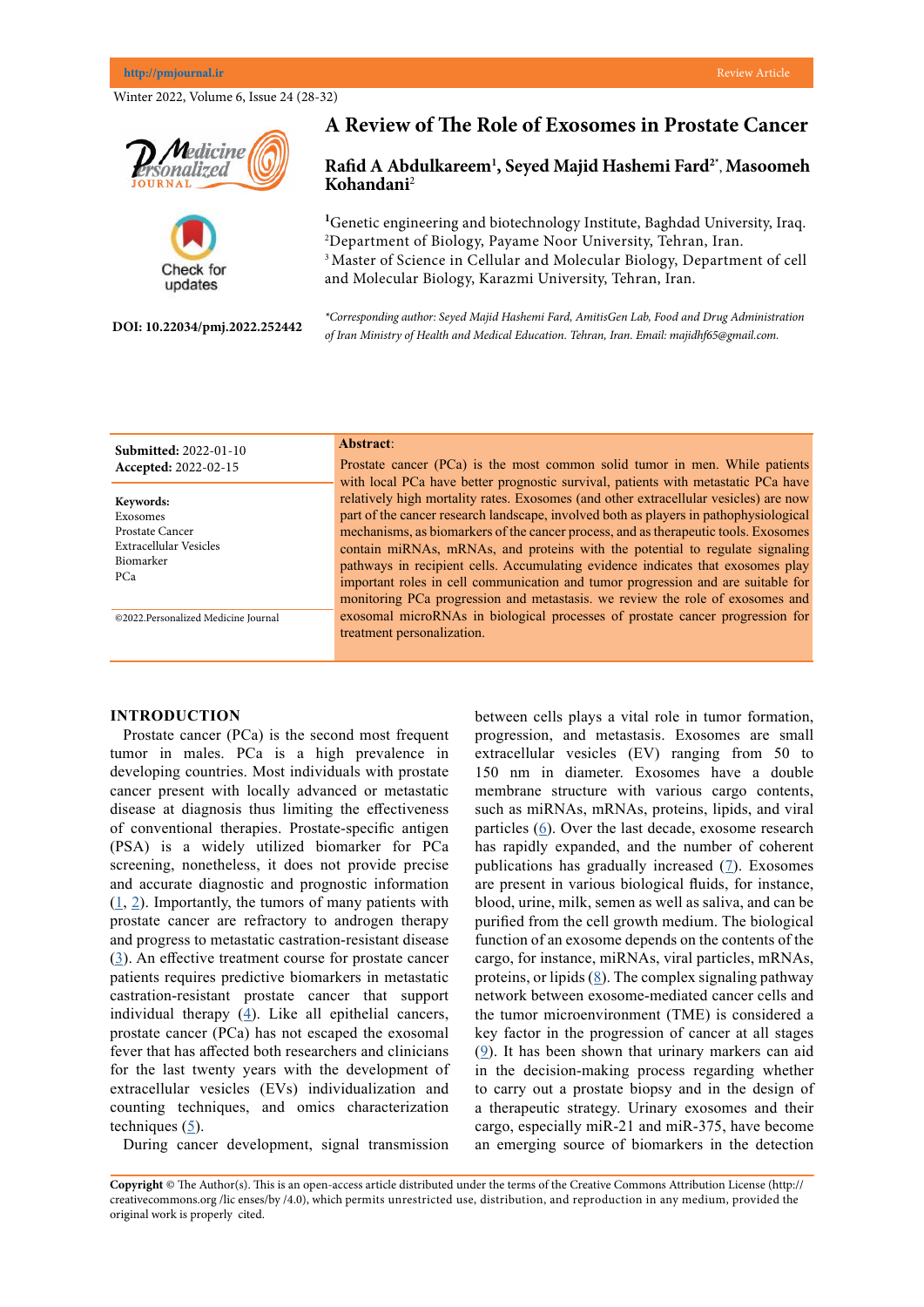## and prognosis of PCa ([10\)](Kumar S, Lombard DB. Functions of the sirtuin deacylase SIRT5 in normal physiology and pathobiology. Critical reviews in biochemistry and molecular biology. 2018 May 4;53(3):311-34.
).

The main objective of this review is to describe recent progress in exosome research focusing on the potential role of exosomes as novel biomarkers for PCa. *Exosomes: Structure and Function* 

Exosomes are small (from 30 to 120 nm in diameter) extracellular vesicles (EVs). Their lipid bilayer membrane, with a width of 5 nm, protects them from the negative action of RNases and proteases. Exosomes comprise a lipid bilayer membrane and encapsulated molecules. Components of the membrane include lipids and proteins  $(11)$  $(11)$ . Exosomes have longer retention in circulation in comparison to polymersomes or liposomes  $(12)$  $(12)$  $(12)$ . According to the International Society of Extracellular Vesicles (ISEV), the term "extracellular vesicles" is the appropriate terminology for heterogeneous populations of vesicles isolated from cell culture supernatants or physiological fluids  $(13)$  $(13)$ . Exosome shedding is a process with a wide range of important regulatory functions. Their discovery in sheep reticulocyte maturation gave rise to the idea that exosomes may function as a trash bin for unnecessary and redundant proteins and therefore could be an alternative pathway for lysosomal degradation  $(14)$  $(14)$  $(14)$ . Exosomes are released by the exocytosis of multivesicular bodies (MVBs), developed from early and then late endosomes. Those naturally occurring membrane particles mediate intercellular communication by delivering molecular information between cancer and stromal cells, especially cancer-associated fibroblasts (CAFs) ([14](Guo W, Gao Y, Li N, Shao F, Wang C, Wang P, Yang Z, Li R, He J. Exosomes: New players in cancer. Oncology reports. 2017 Aug 1;38(2):665-75.
), [15](Witwer KW, Buzás EI, Bemis LT, Bora A, Lässer C, Lötvall J, Nolte-‘t Hoen EN, Piper MG, Sivaraman S, Skog J, Théry C. Standardization of sample collection, isolation and analysis methods in extracellular vesicle research. Journal of extracellular vesicles. 2013 Jan 1;2(1):20360.
)). Exosomes are present in body fluids, including the plasma, cerebrospinal fluid, and urine. As a material "transport carrier" in the circulated body fluids, exosomes play an important role in a variety of physiological and pathological processes due to their ability to carry a variety of proteins, nucleic acids, and lipids, transporting the contents to surrounding cells for inter-cell communication ([16](Théry C, Zitvogel L, Amigorena S. Exosomes: composition, biogenesis and function. Nature reviews immunology. 2002 Aug;2(8):569-79.
)).

In vivo studies in mice have shown that some exosomes can directly deliver mRNA to recipient cells, especially under the stimulation of acute or chronic infections  $(17)$  $(17)$ . Exosomes also have immunoregulatory activities including antigen presentation and immune tolerance. Exosomes carrying MHC class II complexes that bind to tumor-specific antigens were able to significantly inhibit tumor growth in mice  $(18)$  $(18)$  $(18)$ . These exosomes may indirectly activate naïve T cells and B cells by interacting with antigen-presenting cells, and may also promote the proliferation of CD4+ T cells ([19](Lynch S, Santos SG, Campbell EC, Nimmo AM, Botting C, Prescott A, Antoniou AN, Powis SJ. Novel MHC class I structures on exosomes. The Journal of Immunology. 2009 Aug 1;183(3):1884-91.)). Recent studies point out that exosomes released from the tumor microenvironment can regulate (also by tethering TGF) a proliferation, a reduction of apoptosis, promotion of angiogenesis, and, finally, evasion of immune surveillance. Moreover, exosomes

can provide candidate biomarkers for prostate cancer, contribute to tumor progression and, after a loss of environment homeostasis, promote tumor metastasis  $(19, 20)$  $(19, 20)$  $(19, 20)$  $(19, 20)$  $(19, 20)$ .

#### *Role of Exosomes in Cancer*

In recent years, research has focused on the usefulness of exosomes in diagnosing cancer patients as well as monitoring their responses to therapy  $(21)$  $(21)$ . Because of stability, exosomes are easily harvested from a variety of accessible body fluids. This makes them attractive targets for developing new methods for detecting cancer  $(22)$  $(22)$  $(22)$ . The use of exosomes and exosomal cargo for cancer diagnostics requires the identification of the most commonly deregulated genes for a specific cancer type  $(23)$  $(23)$  $(23)$ . Among the different types of exosomes, tumor cell-derived exosomes play an essential role in the invasion and metastasis of cancer cells. Tumor cell-derived exosomes can transmit tumor metastasis signals, determine the direction of cancer cell metastasis, and promote epithelial-mesenchymal transformation (EMT) and angiogenesis. In some tumors, cells may release higher quantities of exosomes/microvesicles when compared to normal cells. This increase in exosomes release may be caused by enhanced proliferation rates of cancer cells or cell damage triggered by chemotherapy  $(24)$  $(24)$ . Moreover, changes in the environmental conditions, like hypoxia, also accelerate this release and can increase invasiveness. Exosomes favor cancer progression by modulating different processes, like the immune response and angiogenesis stimulation, invasion, and resistance  $(25)$  $(25)$ . Some exosomes also have immunomodulatory functions and cancer treatment potential  $(22, 26, 20)$  $(22, 26, 20)$  $(22, 26, 20)$  $(22, 26, 20)$ .

Prostate cells release diverse types of membrane vesicles into extracellular environment. These vesicles released from prostate epithelial cells at times described as 'prostasomes' correspond to bigger sized (30- 200nm) vesicles as compared to the exosomes. PCa exosomes are thought to favor the microenvironment for the cellular transformation into tumors, and a large part of such exosomes are also released to prostatic secretions like urine and blood  $(28)$  $(28)$ . the release of exosomes in biofluids could have major advantages to shed light on complex mechanisms of tumor progression and treatment response. The intercellular exchange of genetic and non-genetic signals via extracellular vesicles (herein, named exosomes) is an emergent tool in personalized cancer medicine [\(29](Kharmate G, Hosseini-Beheshti E, Caradec J, Chin MY, Tomlinson Guns ES. Epidermal growth factor receptor in prostate cancer derived exosomes. PLoS One. 2016 May 6;11(5):e0154967.
)).

## *Exosome Functions in Prostate Cancer*

Most deaths of advanced prostate cancer patients are due to the metastasis of prostate cancer. Exosomes derived from tumors can be taken by the cells of specific organs and assist in the formation of the pre-metastatic niche. Prostate cancer has metastatic organotropism of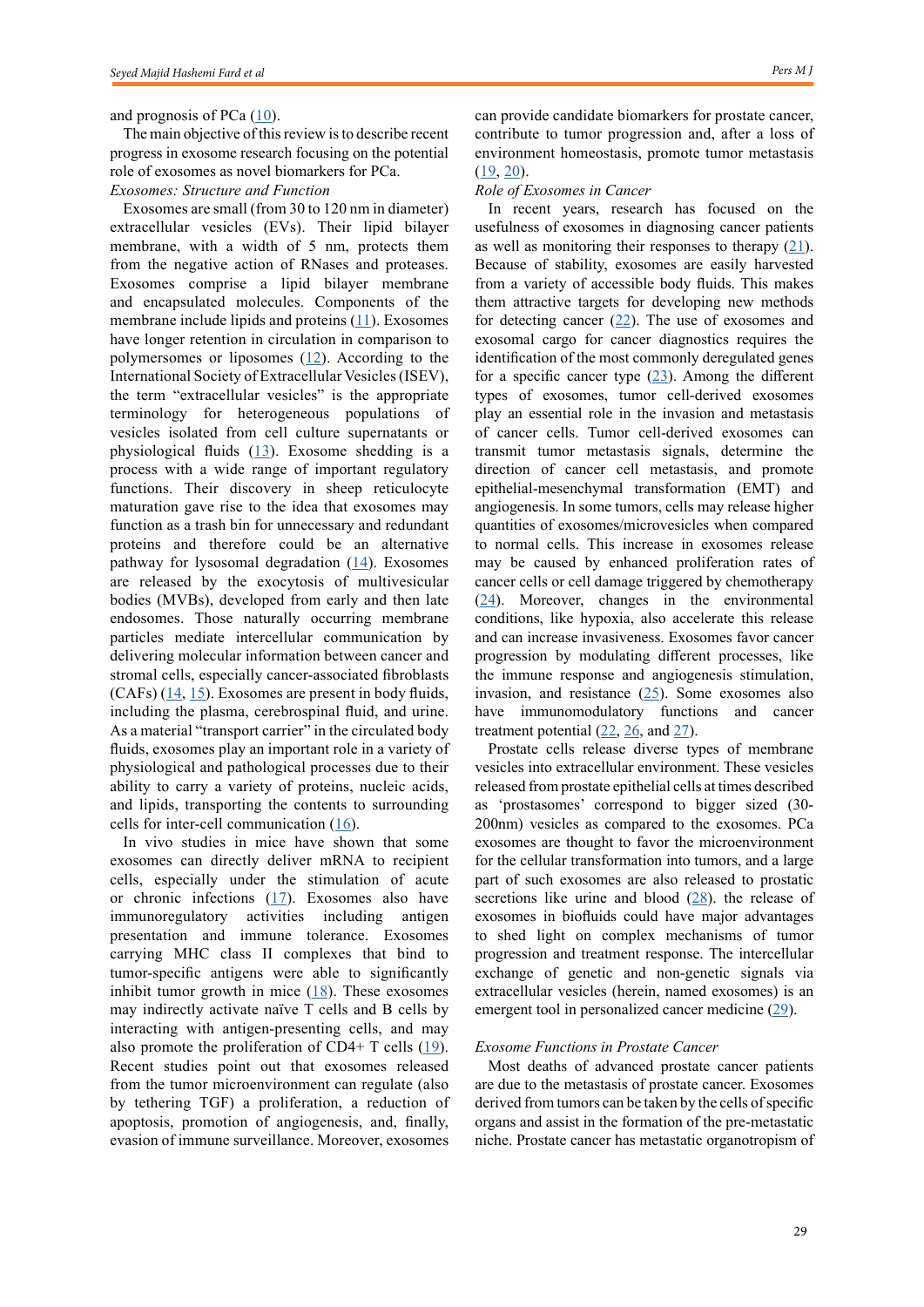the bone  $(30)$  $(30)$ . Bone metastasis is the most common type of metastasis from advanced prostate cancer (PCa). Pyruvate kinase M2 (PKM2) is transported through exosomes from PCa cells into BMSCs (bone marrow stromal cells)  $(31)$  $(31)$ . This feature is a novel mechanism via which primary tumor-originated exosomes enhance premetastatic niche formation [\(32](Wang X, Wang X, Zhu Z, Li W, Yu G, Jia Z, Wang X. Prostate carcinoma cell-derived exosomal MicroRNA-26a modulates the metastasis and tumor growth of prostate carcinoma. Biomedicine & Pharmacotherapy. 2019 Sep 1;117:109109.
)). PCa-derived exosomes upregulate PKM2 expression, which ultimately upregulates CXCL12 expression (C-X-C motif chemokine ligand-12) in BMSCs thus inducing a pre-metastatic niche. Targeting the exosome-triggered CXCL12 axis abrogates exosomestimulated bone metastasis indicating the therapeutic potential of targeting exosome-derived PKM2 ([33,](Krishn SR, Singh A, Bowler N, Duffy AN, Friedman A, Fedele C, Kurtoglu S, Tripathi SK, Wang K, Hawkins A, Sayeed A. Prostate cancer sheds the αvβ3 integrin in vivo through exosomes. Matrix Biology. 2019 Apr 1;77:41-57.
) [34](Dai J, Escara-Wilke J, Keller JM, Jung Y, Taichman RS, Pienta KJ, Keller ET. Primary prostate cancer educates bone stroma through exosomal pyruvate kinase M2 to promote bone metastasis. Journal of Experimental Medicine. 2019 Dec 2;216(12):2883-99.
)). Exosomes are key biomarkers for the early diagnosis of PCa, personalized treatment, and prognosis of patients ([35\)](Osaki M, Okada F. Exosomes and their role in cancer progression. Yonago acta medica. 2019;62(2):182-90.
). Exosomes in the blood and urine of PCa patients were reported to contain unique PCa-specific components, which are the source of biomarkers for PCa metastasis identified 36 exosomal miRNAs and proteins as candidate biomarkers for PCa in clinical studies ([36\)](Liu CM, Hsieh CL, Shen CN, Lin CC, Shigemura K, Sung SY. Exosomes from the tumor microenvironment as reciprocal regulators that enhance prostate cancer progression. International Journal of Urology. 2016 Sep;23(9):734-44.
). In prostate cancer, plasma vesicles, isolated using the precipitation-based ExoQuick method identified miR-1290 and miR-375 as potential prognostic biomarkers in castration-resistant prostate cancer (CRPC), since their level correlates with poorer overall survival ( $p < 0.004$ ) [\(37](Huang X, Yuan T, Tschannen M, Sun Z, Jacob H, Du M, Liang M, Dittmar RL, Liu Y, Liang M, Kohli M. Characterization of human plasma-derived exosomal RNAs by deep sequencing. BMC genomics. 2013 Dec;14(1):1-4.
)). Prostate cancerderived exosomes contained TGF-β which induced the conversion from bone marrow mesenchymal stem cells to fibroblasts. Exosomes can prepare a pre-metastatic niche. For example, exosomal miR- 21, miR-375, and miR-141 help cancer cells overcome the low-androgen conditions in distant metastatic organs ([38\)](http://Steinbichler TB, Dudás J, Riechelmann H, Skvortsova II. The role of exosomes in cancer metastasis. InSeminars in cancer biology 2017 Jun 1 (Vol. 44, pp. 170-181). Academic Press.
).

RNA expression analysis of urine-derived and PCa cell line-derived exosomes revealed that the known RNA markers for PCa, such as the TMPRSS2:ERG fusion gene and prostate cancer antigen 3 (PCA3), can be detected in exosomes by reverse transcriptasepolymerase chain reaction ([39](Sánchez CA, Andahur EI, Valenzuela R, Castellón EA, Fullá JA, Ramos CG, Triviño JC. Exosomes from bulk and stem cells from human prostate cancer have a differential microRNA content that contributes cooperatively over local and pre-metastatic niche. Oncotarget. 2016 Jan 26;7(4):3993.
)). The TMPRSS2:ERG fusion transcripts were detected in urinary exosomes from two patients with high Gleason scores but not in those from two patients with low Gleason scores. PCA3 mRNA was detected in exosomes derived from all patients [\(40](Lorenc T, Klimczyk K, Michalczewska I, Słomka M, Kubiak-Tomaszewska G, Olejarz W. Exosomes in prostate cancer diagnosis, prognosis and therapy. International Journal of Molecular Sciences. 2020 Jan;21(6):2118.
)). exosomal miR-26a derived from PCa cells significantly changed the expression of epithelial-mesenchymal transition (EMT)- related factors and inhibited the metastasis and tumor growth of PCa. Exosomal integrin avb3 can also increase PCa aggressiveness. These biologically active molecules in exosomes are promising key biomarkers for PCa diagnosis, metastasis detection, individualized treatment, and patient prognosis  $(41, 42)$  $(41, 42)$  $(41, 42)$ .

## *Invasion and Metastasis of Prostate Cancer*

Tumor metastasis is a complicated process, including vascular leakiness and an alteration of the microenvironment, in which exosomes are also involved  $(42)$  $(42)$ . Initially, exosomes begin an epithelialmesenchymal transition (EMT) via miRNAs by losing their junction and adhesion ability. Thus, epithelial tumor cells obtain mesenchymal cell properties and are responsive to malignancy  $(43)$  $(43)$ . The tumor microenvironment contributes to the regulation of prostate cancer progression through proliferation, angiogenesis, and metastasis, and it also regulates immunity ([44](Saber SH, Ali HE, Gaballa R, Gaballah M, Ali HI, Zerfaoui M, Abd Elmageed ZY. Exosomes are the driving force in preparing the soil for the metastatic seeds: lessons from the prostate cancer. Cells. 2020 Mar;9(3):564.
)). Exosomes released from the TME regulate proliferation, reduce apoptosis, promote angiogenesis, and regulate immune escape, thus promoting the invasion and metastasis of PCa  $(45)$  $(45)$ .

#### *Exosomes in prostate cancer therapy*

EVs can be used as carriers to deliver therapeutic agents to tumor cells, leading to an effective tumor cell killing, while minimizing the side effects of the drugs [\(46](Yim N, Ryu SW, Choi K, Lee KR, Lee S, Choi H, Kim J, Shaker MR, Sun W, Park JH, Kim D. Exosome engineering for efficient intracellular delivery of soluble proteins using optically reversible protein–protein interaction module. Nature Communications. 2016 Jul 22;7(1):1-9.
)). Exosomes can be used as a delivery vector to target cancer cells and the contents can escape the attack by the immune system [\(47](akahara K, Ii M, Inamoto T, Nakagawa T, Ibuki N, Yoshikawa Y, Tsujino T, Uchimoto T, Saito K, Takai T, Tanda N. microRNA-145 mediates the inhibitory effect of adipose tissue-derived stromal cells on prostate cancer. Stem cells and development. 2016 Sep 1;25(17):1290-8.
)). Adipose-derived stromal cells (ASCs) derived exosomal miR-145 could reduce the activity of Bcl-xL and promote prostate cancer cell apoptosis via the caspase-3/7 pathway. Therefore, ASCs-derived exosomes can be used in prostate cancer therapy  $(48)$  $(48)$ . Qi et al. confirmed that drug-loaded exosomes enhanced cancer cell targeting under an external magnetic field and suppressed tumor growth  $(49)$  $(49)$  $(49)$ . Saari et al. confirmed that cancer cell-derived EVs can be used as effective carriers of Paclitaxel to autologous prostate cancer cells by increasing its cytotoxicity [\(50](Saari H, Lázaro-Ibáñez E, Viitala T, Vuorimaa-Laukkanen E, Siljander P, Yliperttula M. Microvesicle-and exosome-mediated drug delivery enhances the cytotoxicity of Paclitaxel in autologous prostate cancer cells. Journal of Controlled Release. 2015 Dec 28;220:727-37.
)).

The simultaneous application of either radiation technology or nuclear medicine with exosomes are promising tools for the realization of the enhancement of targeting strategies using radiation technology [\(51](Chaput N, Taïeb J, Schartz N, Flament C, Novault S, André F, Zitvogel L. The potential of exosomes in immunotherapy of cancer. Blood Cells, Molecules, and Diseases. 2005 Sep 1;35(2):111-5.
)). Exosomes are also utilized in tumor vaccination. Tumor-derived exosomes often contain tumor-specific antigens to activate dendritic cells which induce the antitumor response of T lymphocytes  $(52)$  $(52)$  $(52)$ .

In personalized medicine, customized treatment depends on information about the molecular characteristics of the cancer signature, namely personalized diagnostics. Biomarkers in personalized diagnostics can be divided into several subgroups according to their application: screening, early diagnosis, prognosis, prediction, monitoring, and companion diagnostics  $(53)$  $(53)$ . In contrast to invasive tissue biopsy, exosomes are effective biomarkers in the diversified diagnosis of personalized medicine. Secondly, exosomes are akin to vessels enriched with much information about the parental cells, and the cargoes in exosomes are protected by the phospholipid bilayer from degradation by proteinases and nucleases. Consequently, biomarkers at a relatively low expression are much easier to be detected through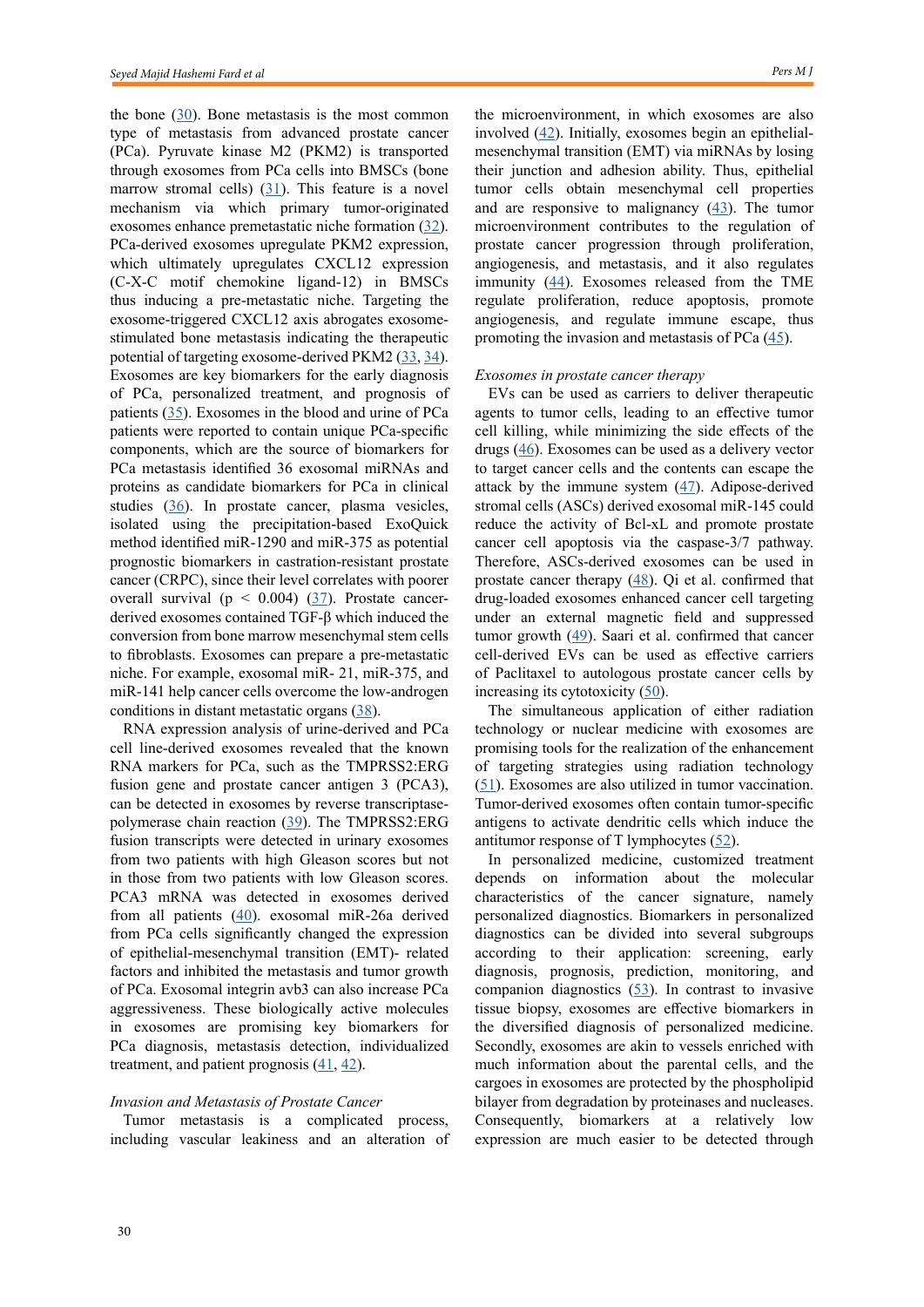isolating exosomes. For instance, some biomarkers such as PCA3 and TMPRSS2 are mRNAs not easily detected in body fluids but appear in exosomes in prostate cancer  $(54)$  $(54)$ .

## **CONCLUSIONS**

Exosomes are small vesicles (50–100 nm) secreted by almost all tissues, representing their tissue origin. By isolating these exosomes, several problems of biomarker discovery from complex body fluids can be largely solved. Many biological molecules are encapsulated in the exosomes from prostate cancer such as miRNAs, lncRNAs, and proteins and their expression levels differ from those of normal prostate cells. The unique characteristics of exosomes such as high stability and high biocompatibility imply that they are potential effective drug delivery systems. However, further studies on the translation of EVs into clinical therapies should be conducted to design standards for exosome classification and manipulation. In summary, exosomes are prospective tools for the development of diagnosis, as well as therapy of PCa, however, further studies should explore the clinical application of exosomes ([55,](Pan J, Ding M, Xu K, Yang C, Mao LJ. Exosomes in diagnosis and therapy of prostate cancer. Oncotarget. 2017 Nov 14;8(57):97693.) [56\)](Duijvesz D, Luider T, Bangma CH, Jenster G. Exosomes as biomarker treasure chests for prostate cancer. European urology. 2011 May 1;59(5):823-31.
).

## **REFERENCES**

- 1.Sasaki T, Sugimura Y. The importance of time to prostate-specific antigen (PSA) nadir after primary androgen deprivation therapy in hormone-naïve prostate cancer patients. Journal of clinical medicine. 2018 Dec;7(12):565.
- 2.Siegel Rebecca L, Miller Kimberly D. Jemal Ahmedin. Cancer statistics, 2019. CA: a cancer journal for clinicians. 2019;69(1):7- 34.
- 3.Ye Y, Deng M, Zhao D, Jiang L, Chen D, Wu Z, Wang Y, Li Z, Yang Z, Li J, Zhou F. Prostate cryoablation combined with androgen deprivation therapy for newly diagnosed metastatic prostate cancer: a propensity score-based study. Prostate cancer and prostatic diseases. 2021 Sep;24(3):837-44.
- 4.Ingrosso G, Detti B, Scartoni D, Lancia A, Giacomelli I, Baki M, Carta G, Livi L, Santoni R. Current therapeutic options in metastatic castration-resistant prostate cancer. InSeminars in Oncology 2018 Oct 1 (Vol. 45, No. 5-6, pp. 303-315). WB Saunders.
- 5.Kretschmer A, Tilki D. Biomarkers in prostate cancer–current clinical utility and future perspectives. Critical reviews in oncology/hematology. 2017 Dec 1;120:180-93.
- 6.Fujita K, Nonomura N. Urinary biomarkers of prostate cancer. International Journal of Urology. 2018 Sep;25(9):770-9.
- 7.Foj L, Ferrer F, Serra M, Arévalo A, Gavagnach M, Giménez N, Filella X. Exosomal and non‐exosomal urinary miRNAs in prostate cancer detection and prognosis. The Prostate. 2017 May; 77(6): 573-83.
- 8.Mathivanan S, Fahner CJ, Reid GE, Simpson RJ. ExoCarta 2012: database of exosomal proteins, RNA and lipids. Nucleic acids research. 2012 Jan 1;40(D1):D1241-4.
- 9.Fujita Y, Yoshioka Y, Ochiya T. Extracellular vesicle transfer of cancer pathogenic components. Cancer science. 2016 Apr;107(4):385-90.
- 10.Kumar S, Lombard DB. Functions of the sirtuin deacylase SIRT5 in normal physiology and pathobiology. Critical reviews in biochemistry and molecular biology. 2018 May 4;53(3):311-34.
- 11.Pullan JE, Confeld MI, Osborn JK, Kim J, Sarkar K, Mallik S. Exosomes as drug carriers for cancer therapy. Molecular pharmaceutics. 2019 Apr 5;16(5):1789-98.
- 12.Di C, Zhang Q, Wang Y, Wang F, Chen Y, Gan L, Zhou R, Sun

C, Li H, Zhang X, Yang H. Exosomes as drug carriers for clinical application. Artificial Cells, Nanomedicine, and Biotechnology. 2018 Nov 12;46(sup3):S564-70.

- 13.Qin J, Xu Q. Functions and application of exosomes. Acta Pol Pharm. 2014 Mar;71(4):537-43.
- 14.Guo W, Gao Y, Li N, Shao F, Wang C, Wang P, Yang Z, Li R, He J. Exosomes: New players in cancer. Oncology reports. 2017 Aug 1;38(2):665-75.
- 15.Witwer KW, Buzás EI, Bemis LT, Bora A, Lässer C, Lötvall J, Nolte-'t Hoen EN, Piper MG, Sivaraman S, Skog J, Théry C. Standardization of sample collection, isolation and analysis methods in extracellular vesicle research. Journal of extracellular vesicles. 2013 Jan 1;2(1):20360.
- 16.Théry C, Zitvogel L, Amigorena S. Exosomes: composition, biogenesis and function. Nature reviews immunology. 2002 Aug;2(8):569-79.
- 17.Raposo G, Nijman HW, Stoorvogel W, Liejendekker R, Harding CV, Melief CJ, Geuze HJ. B lymphocytes secrete antigenpresenting vesicles. The Journal of experimental medicine. 1996 Mar 1;183(3):1161-72
- 18.Clayton A, Mason MD. Exosomes in tumour immunity. Current oncology. 2009 May;16(3):46-9.
- 19.Lynch S, Santos SG, Campbell EC, Nimmo AM, Botting C, Prescott A, Antoniou AN, Powis SJ. Novel MHC class I structures on exosomes. The Journal of Immunology. 2009 Aug 1;183(3):1884-91.
- 20.Sharrow SO, Mathieson BJ, Singer A. Cell surface appearance of unexpected host MHC determinants on thymocytes from radiation bone marrow chimeras. The Journal of Immunology. 1981 Apr 1;126(4):1327-35.
- 21.Huang T, Deng CX. Current progresses of exosomes as cancer diagnostic and prognostic biomarkers. International journal of biological sciences. 2019;15(1):1.
- 22.Soung YH, Ford S, Zhang V, Chung J. Exosomes in cancer diagnostics. Cancers. 2017 Jan;9(1):8.
- 23.Makler A, Narayanan R. Mining exosomal genes for pancreatic cancer targets. Cancer genomics & proteomics. 2017 May 1;14(3):161-72.
- 24.Boukouris S, Mathivanan S. Exosomes in bodily fluids are a highly stable resource of disease biomarkers. Proteomics–Clinical Applications. 2015 Apr;9(3-4):358-67.
- 25.Falcon-Perez J. Exosome profiling: potential in cancer diagnosis and stratification. InEndocrine Abstracts 2017 May 3 (Vol. 49). Bioscientifica.
- 26.Zhai LY, Li MX, Pan WL, Chen Y, Li MM, Pang JX, Zheng L, Chen JX, Duan WJ. In situ detection of plasma exosomal microRNA-1246 for breast cancer diagnostics by a Au nanoflare probe. ACS applied materials & interfaces. 2018 Oct 23;10(46):39478-86.
- 27.Villarroya-Beltri C, Baixauli F, Gutiérrez-Vázquez C, Sánchez-Madrid F, Mittelbrunn M. Sorting it out: regulation of exosome loading. InSeminars in cancer biology 2014 Oct 1 (Vol. 28, pp. 3-13). Academic Press.
- 28.Lázaro-Ibáñez E, Neuvonen M, Takatalo M, Thanigai Arasu U, Capasso C, Cerullo V, Rhim JS, Rilla K, Yliperttula M, Siljander PR. Metastatic state of parent cells influences the uptake and functionality of prostate cancer cell-derived extracellular vesicles. Journal of extracellular vesicles. 2017 Dec 1;6(1):1354645.
- 29.Kharmate G, Hosseini-Beheshti E, Caradec J, Chin MY, Tomlinson Guns ES. Epidermal growth factor receptor in prostate cancer derived exosomes. PLoS One. 2016 May 6;11(5):e0154967.
- 30.Vlaeminck-Guillem V. Extracellular vesicles in prostate cancer carcinogenesis, diagnosis, and management. Frontiers in oncology. 2018 Jun 13;8:222.
- 31.Huang X, Yuan T, Tschannen M, Sun Z, Jacob H, Du M, Liang M, Dittmar RL, Liu Y, Liang M, Kohli M. Characterization of human plasma-derived exosomal RNAs by deep sequencing. BMC genomics. 2013 Dec;14(1):1-4.
- 32.Wang X, Wang X, Zhu Z, Li W, Yu G, Jia Z, Wang X. Prostate carcinoma cell-derived exosomal MicroRNA-26a modulates the